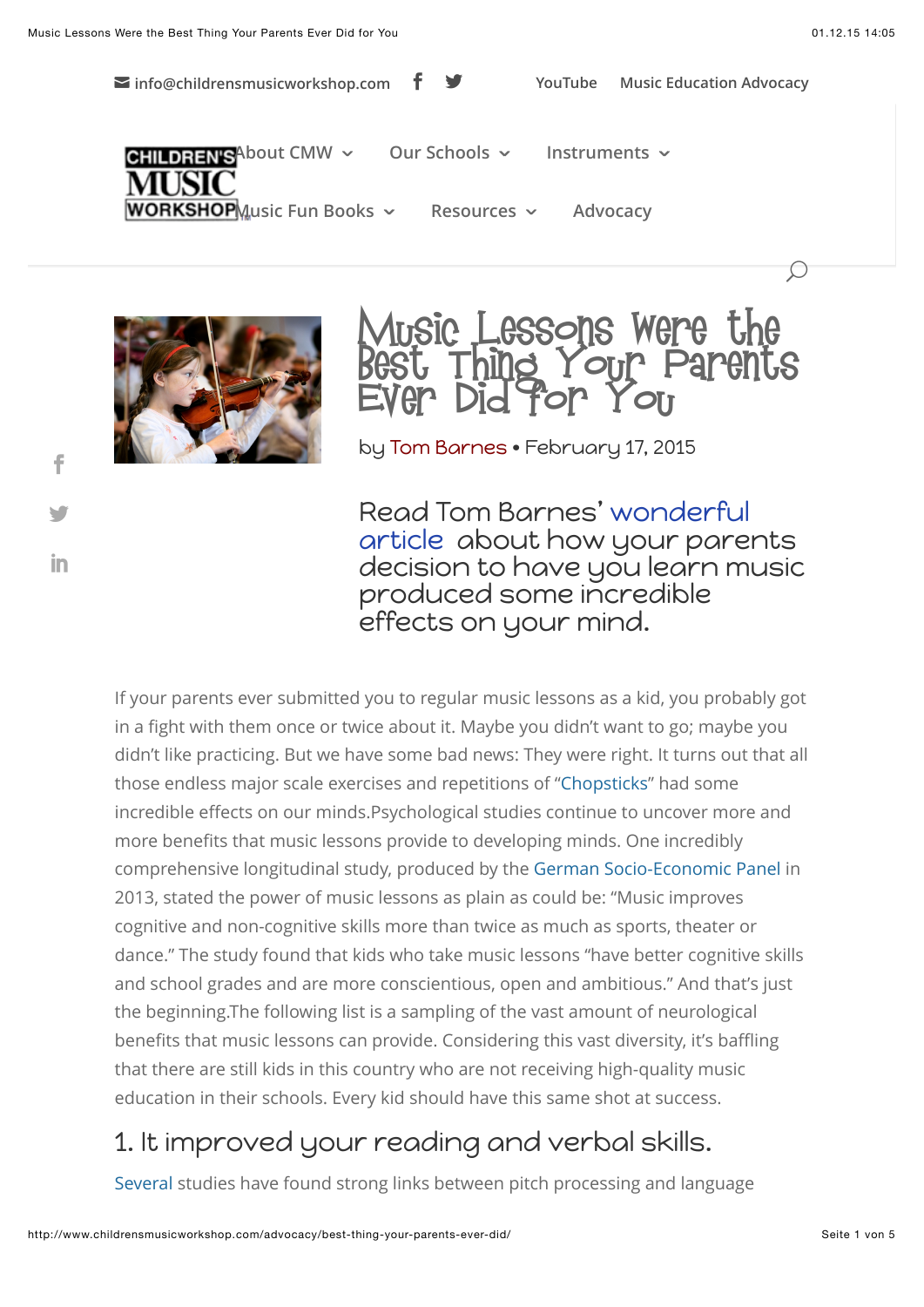processing abilities. Researchers out of Northwestern University [found](http://www.brainvolts.northwestern.edu/documents/Tierney_Kraus_Chapter_2014.pdf) that five skills underlie language acquisition: "phonological awareness, speech-in-noise perception, rhythm perception, auditory working memory and the ability to learn sound patterns." Through reviewing a series of longitudinal studies, they discovered that each these skills is exercised and strengthened by music lessons. Children randomly assigned to music training alongside reading training performed much better than those who received other forms of non-musical stimulation, such as painting or other visual arts. You've got to kind of feel bad for those kids randomly assigned into art classes.

#### 2. It improved your mathematical and spatialtemporal reasoning

Music is deeply mathematical in nature. Mathematical relationships determine intervals in scales, the arrangement of keys and the subdivisions of rhythm. It makes [sense then that children who receive high-quality music training also tend to score](http://serendip.brynmawr.edu/exchange/node/1869#1) higher in math. This is because of the [improved](http://artsedge.kennedy-center.org/champions/pdfs/Involvmt.pdf) abstract spatial-temporal skills young musicians gain. According to a feature written for PBS Education, these skills are vital for solving the multistep problems tha[toccur](http://www.pbs.org/parents/education/music-arts/the-benefits-of-music-education/) in "architecture, engineering, math, art, gaming and especially working with computers." With these gains, and those in verbal and reading abilities, young musicians can pretty much help themselves succeed in any field they decide to pursue.

# 3. It helped your grades.

In a 2007 study, Christopher Johnson, a professor of music education and music therapy at the University of Kansas, [found](http://www.pbs.org/parents/education/music-arts/the-benefits-of-music-education/) that "elementary schools with superior music education programs scored around 22% higher in English and 20% higher in math scores on standardized tests compared to schools with low-quality music programs." A 2013 study out o[f Canada](http://www.salon.com/2013/08/27/we_should_all_become_a_band_geeks_partner/) found the same. Every year that scores were measured, the mean grades of the students who chose music were higher than those who chose other extracurriculars. While neither of these studies can necessarily prove causality, both do point out a strong [correlative connection](http://serendip.brynmawr.edu/exchange/node/1869#1).

# 4. It raised your IQ.

Surprisingly, though music is primarily an emotional art form, music training actually provides bigger [gains](http://www.jstor.org/discover/10.1525/mp.2011.29.2.185?uid=3739256&uid=2&uid=4&sid=21105346449761) in academic IQ than emotional IQ. Numerous studies have found that musicians generally boast [higher IQs](http://phys.org/news142185056.html) than non-musicians. And while these lessons don't necessarily guarantee you'll be smarter than the schlub who didn't learn music, they definitely made you smarter than you would have been without them.

# 5. It helped you learn languages more quickly.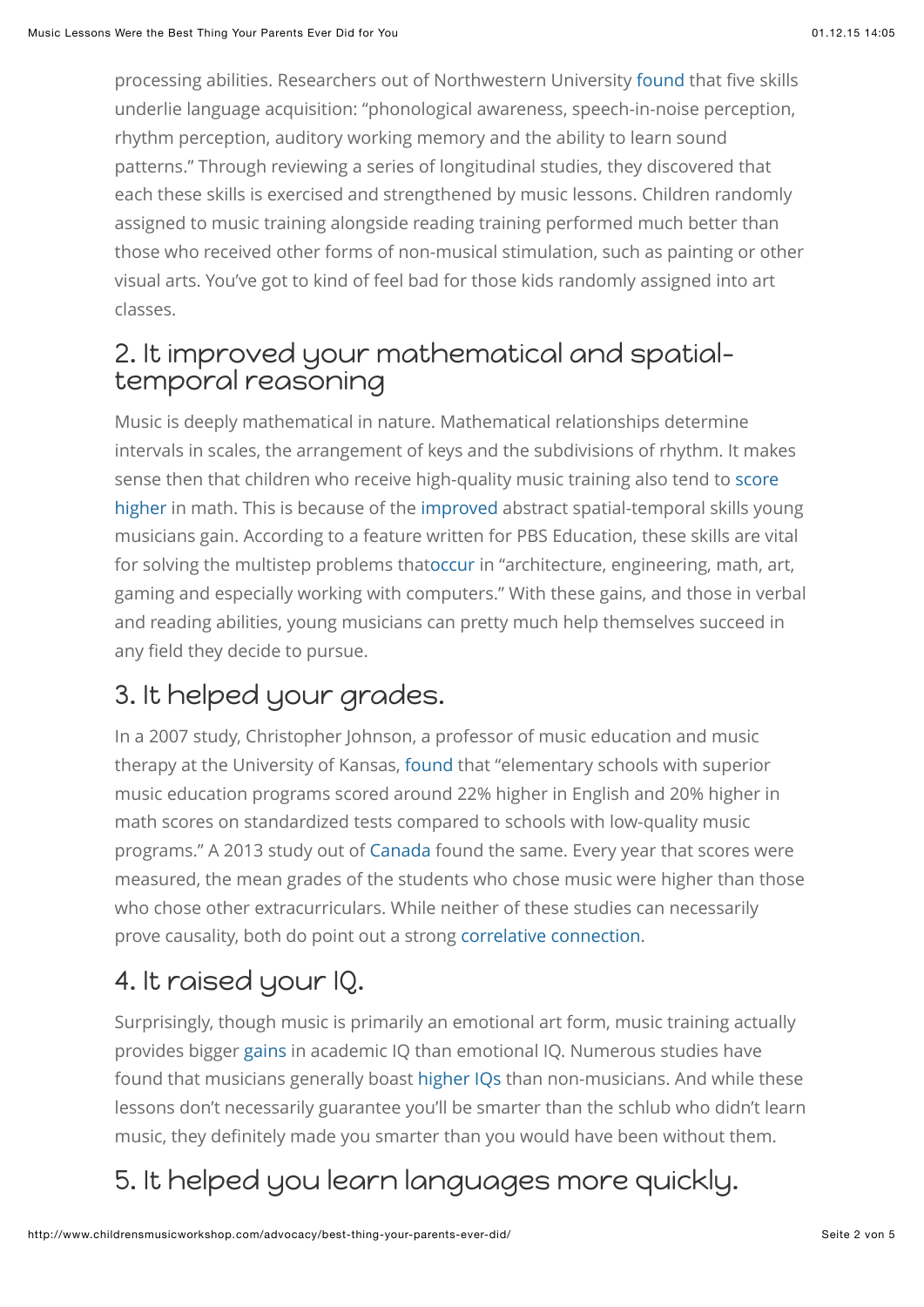Children who start studying music early in life develop stronger linguistic abilities. They develop more [complex vocabularies](http://link.springer.com/article/10.1007%2Fs12646-013-0180-3), a more nuanced understanding of [grammar](http://mste.illinois.edu/courses/ci407su02/students/stansell/Literature%20Review%201.htm) and higher [verbal IQs](http://www.ncbi.nlm.nih.gov/pmc/articles/PMC3101523/). These benefits don't just impact children's learning of their first language, but also their ability to learn every language they attempt to learn in the future. The *[Guardian](http://www.theguardian.com/education/2014/feb/27/musicians-better-language-learners)* reports: "Music training plays a key role in the development of a foreign language in its grammar, colloquialisms and vocabulary." These heightened language acquisition abilities will follow students their whole lives and will aid them when they need to pick up new tongues late in adulthood.

#### 6. It made you a better listener, which will help a lot when you're older.

Musical training makes people far more sensitive listeners, which can help tremendously as people age. Musicians who keep up with their instrument enjoy a much slower decline in ["peripheral hearing](http://www.ncbi.nlm.nih.gov/pubmed/21910546)." They can avoid what scientists refer to as the ["cocktail party problem](http://well.blogs.nytimes.com/2012/09/10/early-music-lessons-have-longtime-benefits/?_php=true&_type=blogs&_r=1)" in which older people have trouble isolating specific voices (or musical tones) from a noisy background.

# 7. It will slow the effects of aging.

[But beyond just auditory processing, musical training can also help delay cognitive](http://www.ncbi.nlm.nih.gov/pmc/articles/PMC2996135/) decline associated with aging. Some of the most promising research positions music as an effective way to stave off dementia. Studies out of Emory University find that even if musicians stop playing as they age, the neurological restructuring that occurred when they were kids helps them [perform better](http://www.cnn.com/2013/08/31/health/music-dementia-link/) on "object-naming, visuospatial memory and rapid mental processing and flexibility" tests than others who never played. The study authors add, though, that musicians had to play for at least 10 years to enjoy these effects. Hopefully you stuck with it long enough.

### 8. It strengthened your motor cortex.

All musical instruments require high levels of finger dexterity and accuracy. The training works out the motor cortex to an incredible extent, and the benefits can apply to a wide range of non-musical skills. Research published in the Journal of Neuroscience in 2013 [found](http://neurosciencenews.com/early-music-lessons-boost-brain-development/) that kids who start learning to play before the age of 7 perform far better on non-musical movement tasks. Exposure at a young age builds connectivity in the corpus callosum, which provides a [strong foundation](http://www.jneurosci.org/content/33/3/1282) upon which later movement training can build.

# 9. It improved your working memory.

Playing music puts a high level of demand on one's working memory (or short-term memory). And it seems the more one practices their instrument, the stronger their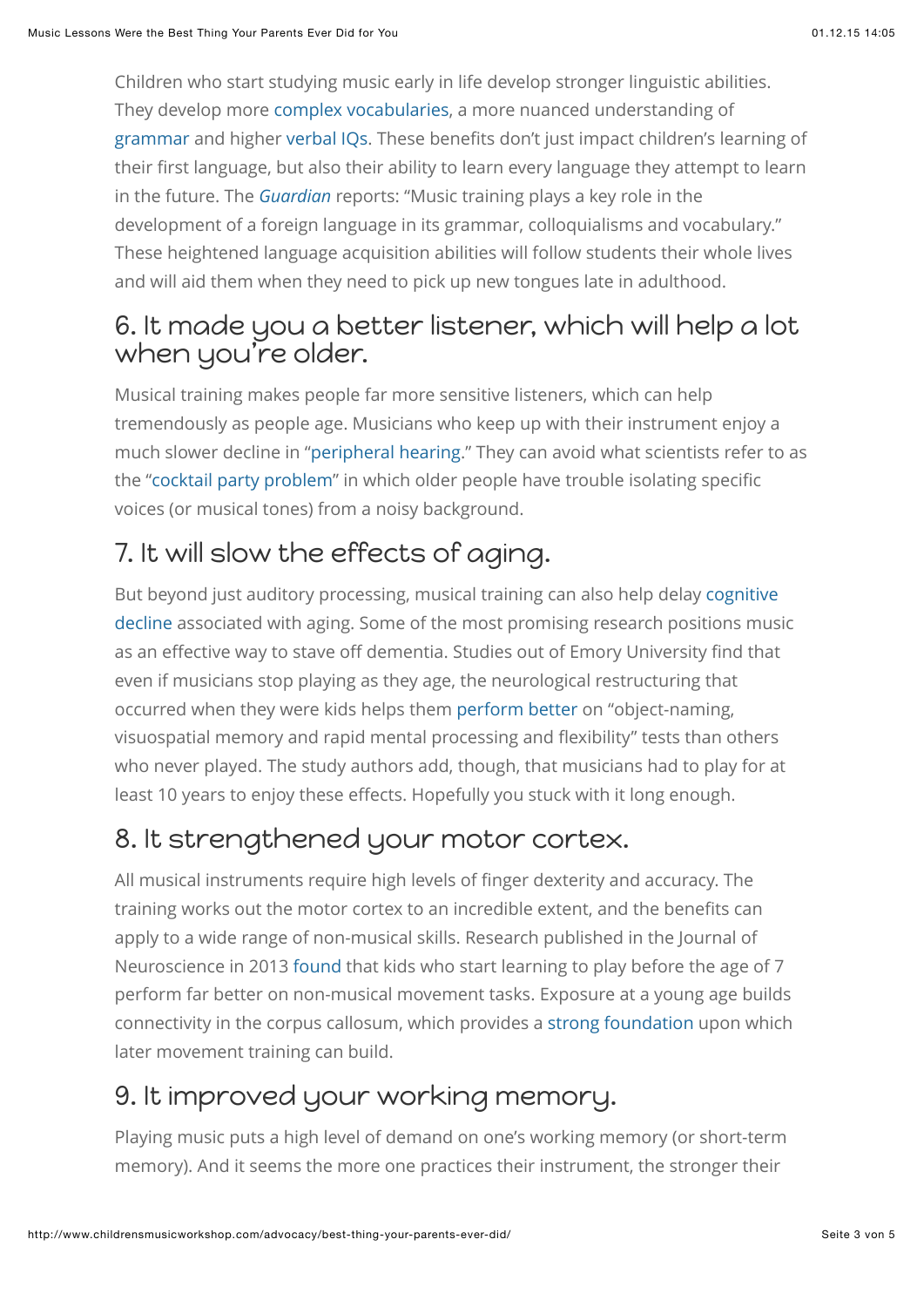working memory becomes. A 2013 study [found](http://www.ncbi.nlm.nih.gov/pmc/articles/PMC3882720/) that musical practice has a positive association with participants' working memory capacity, their processing speed and their reasoning abilities. Writing for *Psychology Today,* [William R. Klemm](https://www.psychologytoday.com/experts/william-r-klemm-phd) claims that musicians' memory abilities should [spread](https://www.psychologytoday.com/blog/memory-medic/201007/music-training-helps-learning-memory) into all non-musical verbal realms, helping them remember more content from speeches, lectures or soundtracks.

#### 10. It improved your long-term memory for visual stimuli.

Music training can also affect long-term memory, especially in the visual realm. Scientists at the University of Texas at Arlington reported last year that classically trained musicians who have been playing more than 15 years [score higher](http://mic.com/articles/104586/science-just-showed-something-amazing-about-musicians-brains) on pictorial long-term memory tests. This heightened visual sensitivity likely comes from [parsing](http://medicalxpress.com/news/2014-11-musicians-advantages-long-term-memory.html?http://www.uta.edu/news/releases/2014/11/music-memory.php) complex musical scores. The study makes no claims for musicians who learn to play without reading music.

# 11. It made you better at managing anxiety.

Analyzing brain scans of musicians ages 6 through 18, researchers out of the University of Vermont College of Medicine have found tremendous [thickening](http://www.sciencedaily.com/releases/2014/12/141223132546.htm) of the cortex in areas responsible for depression, aggression and attention problems. According to the study's authors, musical training "accelerated cortical organization in attention skill, anxiety management and emotional control." That's why you're so emotionally grounded all the time, right? Right.

#### 12. It enhanced your self-confidence and selfesteem.

Several studies have shown how music can enhance children's self-confidence and self-esteem. A 2004 study split a sample of 117 fourth graders from a Montreal public school. One group received weekly piano instruction for three years while the control received no formal instructions. Those who played weekly scored significantly [higheron self-esteem tests than those who did not. As most of us know, high l](http://www.gwern.net/docs/dnb/2004-costa-giomi.pdf)evels of self-esteem can help childre[ngrow and develop](http://www.behavioralconnections.org/poc/view_doc.php?type=doc&id=37615) in a vast number of academic and non-academic realms.

### 13. It made you more creative.

Creativity is notoriously difficult to measure scientifically. All measures generally leave something to be desired. But most sources hold that music training [enhances](http://www.laphil.com/sites/default/files/media/pdfs/shared/education/yola/susan-hallam-music-development_research.pdf) creativity "particularly when the musical activity itself is creative (for instance, improvisation)." According to [Education Week](http://www.edweek.org/ew/articles/2013/11/25/13music.h33.html), Ana Pinho, a neuroscientist at the Karolinska Institute in Stockholm, found that musicians with "longer experience in improvising music had better and more targeted activity in the regions of the brain